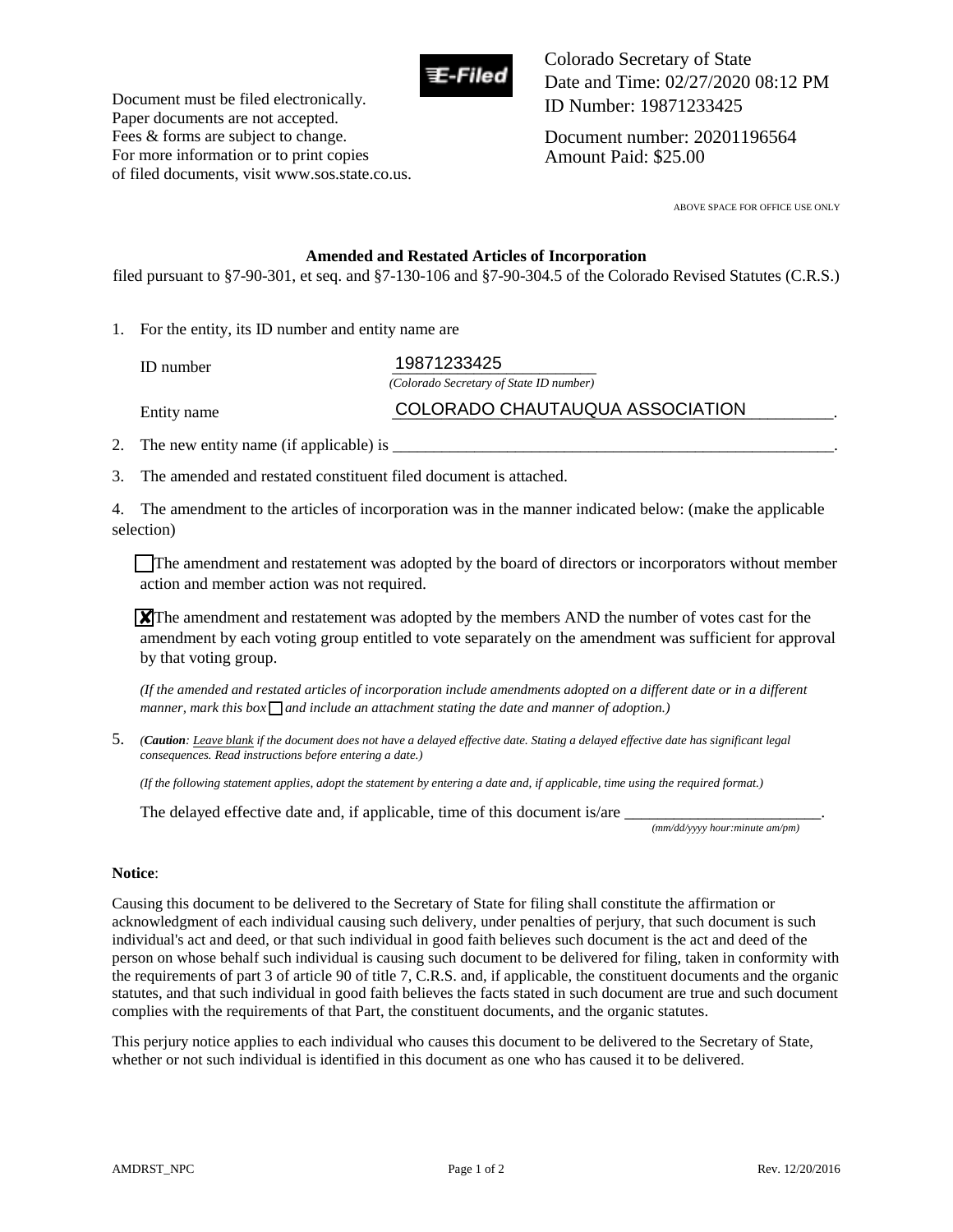6. The true name and mailing address of the individual causing the document to be delivered for filing are

| Thing are | Leaffer                                                                      | Karen                           |                   |          |
|-----------|------------------------------------------------------------------------------|---------------------------------|-------------------|----------|
|           | (Last)                                                                       | (First)                         | (Middle)          | (Suffix) |
|           | 1873 S Bellaire St Ste 1540                                                  |                                 |                   |          |
|           | (Street name and number or Post Office Box information)<br>Leaffer Law Group |                                 |                   |          |
|           | Denver                                                                       | CO                              | 80222             |          |
|           | (City)                                                                       | (State)<br><b>United States</b> | (Postal/Zip Code) |          |
|           | $(Province - if applicable)$                                                 | $(Country - if not US)$         |                   |          |

*(If the following statement applies, adopt the statement by marking the box and include an attachment.)* 

 This document contains the true name and mailing address of one or more additional individuals causing the document to be delivered for filing.

#### **Disclaimer:**

This form/cover sheet, and any related instructions, are not intended to provide legal, business or tax advice, and are furnished without representation or warranty. While this form/cover sheet is believed to satisfy minimum legal requirements as of its revision date, compliance with applicable law, as the same may be amended from time to time, remains the responsibility of the user of this form/cover sheet. Questions should be addressed to the user's legal, business or tax advisor(s).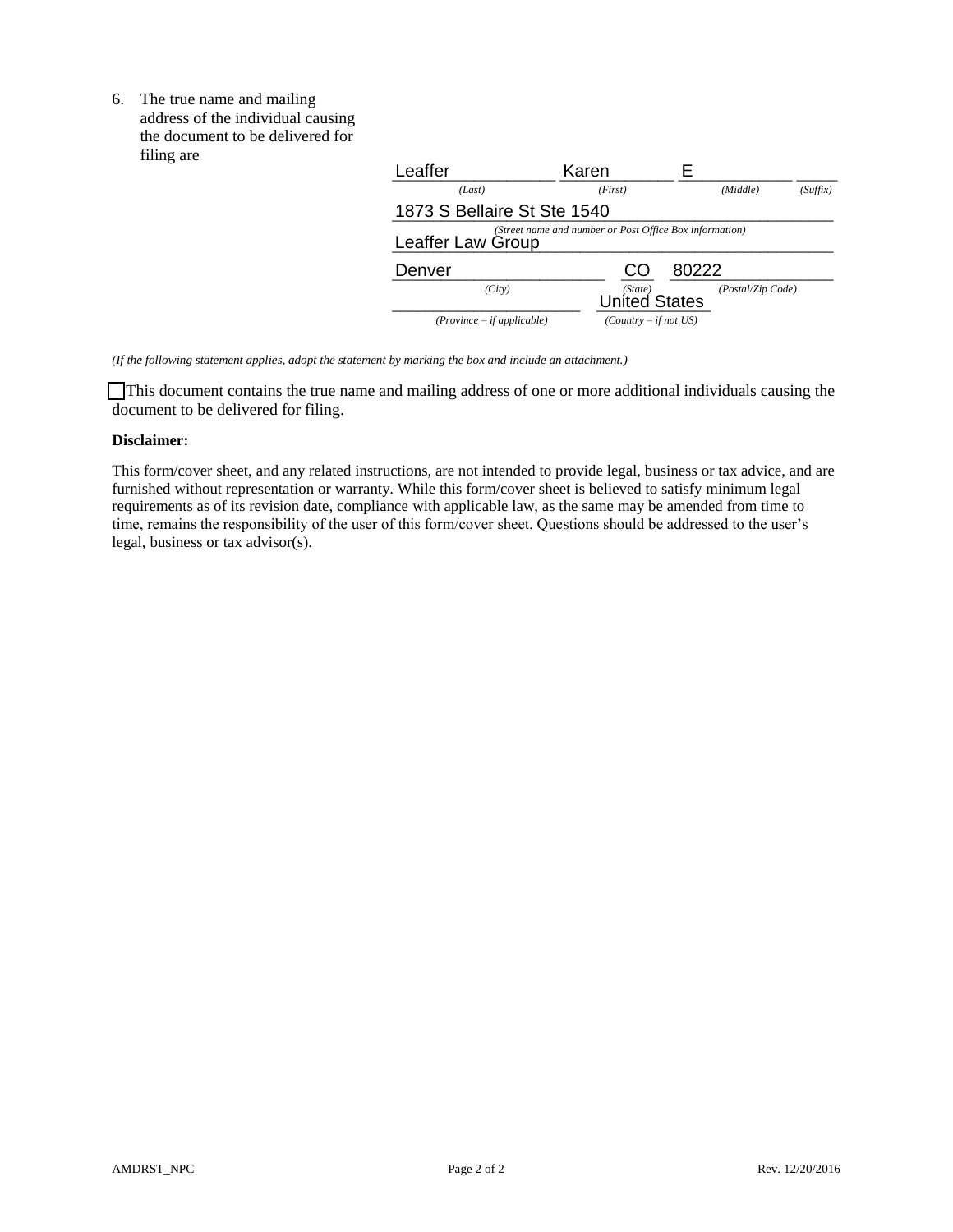## **AMENDED AND RESTATED ARTICLES OF INCORPORATION OF COLORADO CHAUTAUQUA ASSOCIATION**

### **Article I. Name**

The name of the corporation is Colorado Chautauqua Association.

### **Article II. Purposes and Powers**

### **2.01 Purposes.**

The corporation is organized and will be operated exclusively for charitable and educational purposes within the meaning of Section 501(c)(3) of the Internal Revenue Code. Subject to the preceding sentence, the specific purposes and objectives of the corporation will include, but not be limited to, preserving, perpetuating, and improving the site and spirit of the historic Colorado Chautauqua by enhancing its community and values through cultural, educational, social, and recreational experiences.

### **2.02 Powers.**

In furtherance of the corporate purposes and objectives stated above, the corporation will have and may exercise all of the powers conferred upon nonprofit corporations organized under the laws of Colorado and may do everything necessary or convenient to accomplish its purposes and objectives, subject to the restrictions on powers stated below and to any limitations prescribed by law.

### **2.03 Restrictions On Powers.**

**(a) Private Inurement.** No part of the net earnings of the corporation will inure to the benefit of or be distributable to any director or officer of the corporation or any other individual, except that reasonable compensation may be paid for services rendered to or for the benefit of the corporation affecting one or more of its purposes. Further, no director or officer of the corporation or any other individual, may share in any distribution of any of the corporate assets on dissolution of the corporation or otherwise.

**(b) Lobbying and Political Activity.** The corporation will not engage in more than an insubstantial amount of activities that consist of carrying on propaganda or attempting to influence legislation. However, if the corporation is eligible to make and has properly made the election for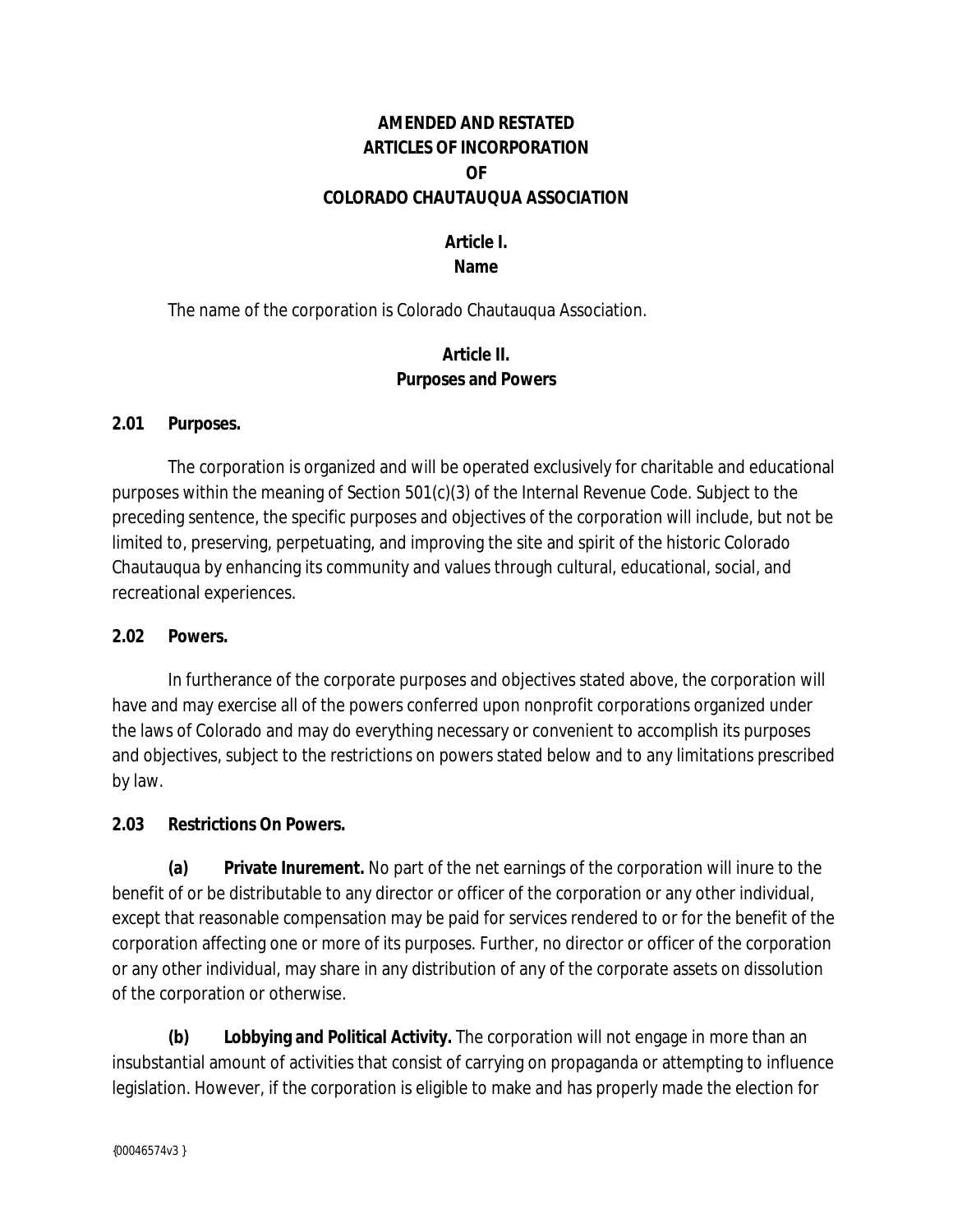Section 501(h) of the Internal Revenue Code to apply, the corporation may carry on the activities permitted by Section 501(h), but only to the extent the activities will not result in denial of exemption under Section 501(h). The corporation will not participate or intervene in any political campaign, including the publication or distribution of statements, on behalf of or in opposition to any candidate for public office.

**(c) Dissolution.** Upon dissolution of the corporation, all of the corporation's assets remaining after payment of or provision for all of its liabilities will be distributed to one or more exempt organizations described in Section 501(c)(3) of the Internal Revenue Code, contributions to which are deductible under Section 170(c)(2) of the Internal Revenue Code. The organizations to receive property, and their respective shares and interests, will be determined by the board of directors.

**(d) Nonqualifying Activities.** The corporation will not carry on any activities not permitted to be carried on by an organization described in Section 501(c)(3) of the Internal Revenue Code, contributions to which are deductible under Section 170(c)(2) of the Internal Revenue Code.

**(e) Internal Revenue Code.** All references in these articles of incorporation to provisions of the Internal Revenue Code are to the provisions of the Internal Revenue Code of 1986, as amended, and to the corresponding provisions of any subsequent federal tax laws.

## **Article III. Members**

The corporation will have no voting members. The corporation will have no capital stock.

# **Article IV. Board of Directors**

# **4.01 General.**

The management of the affairs of the corporation will be vested in the board of directors of the corporation, except as provided in the Colorado Revised Nonprofit Corporation Act, these articles of incorporation, or the bylaws of the corporation. The number of directors, their qualifications, their terms of office and the manner of their selection will be as provided in the bylaws of the corporation.

# **4.02 Liability of Directors.**

No director will be personally liable to the corporation for monetary damages for breach of fiduciary duty as a director, except for the following: (a) any breach of the director's duty of loyalty to the corporation; (b) acts or omissions not in good faith or that involve intentional misconduct or